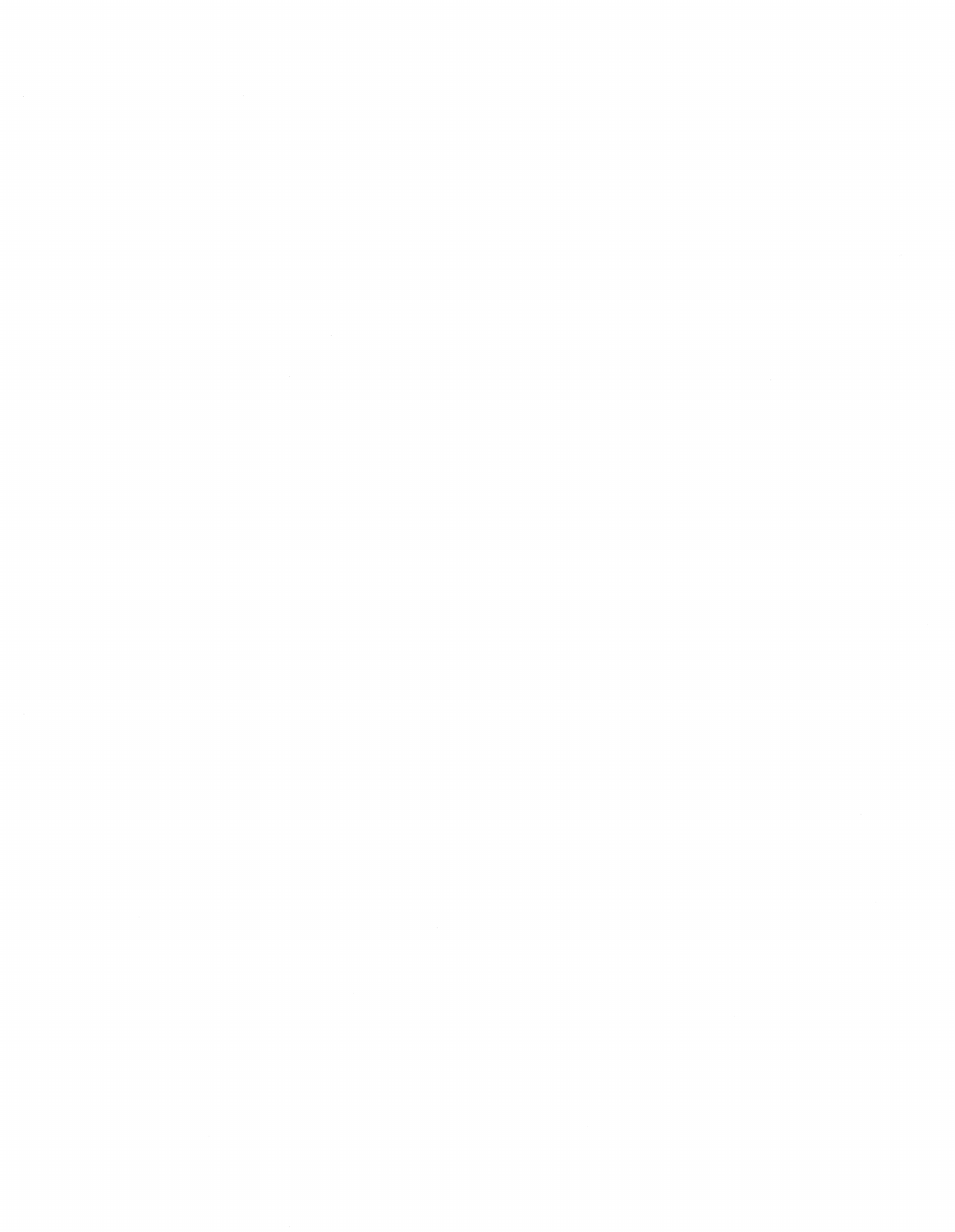## **INTRODUCTION**

Your Shiwers Winch style Slide Gate Opener is designed to work with most Shiwers Horizontal Unloaders, between the outside of the Bin Wall and the Drive head. It will operate the Slide Gate in the center of the bin by itself, or along with the Intermediate well(s) at the same time.



## Before installation:

It will be necessary to make adjustments during the installation from inside the bin, make sure all power to the Horizontal Unloader is disconnected and locked off.

These instructions are written with the assumption the Horizontal Unloader, the Gearbox Basket w/Siide gate, and any/all Intermediate Well(s), are installed in the bin. The Opener can be installed at the time of setting up a new system, or it may be put on a system using our earlier Slide Gate Opener.

There will be references to the Control Rods (not included in this kit) that are related to the opener's operation.

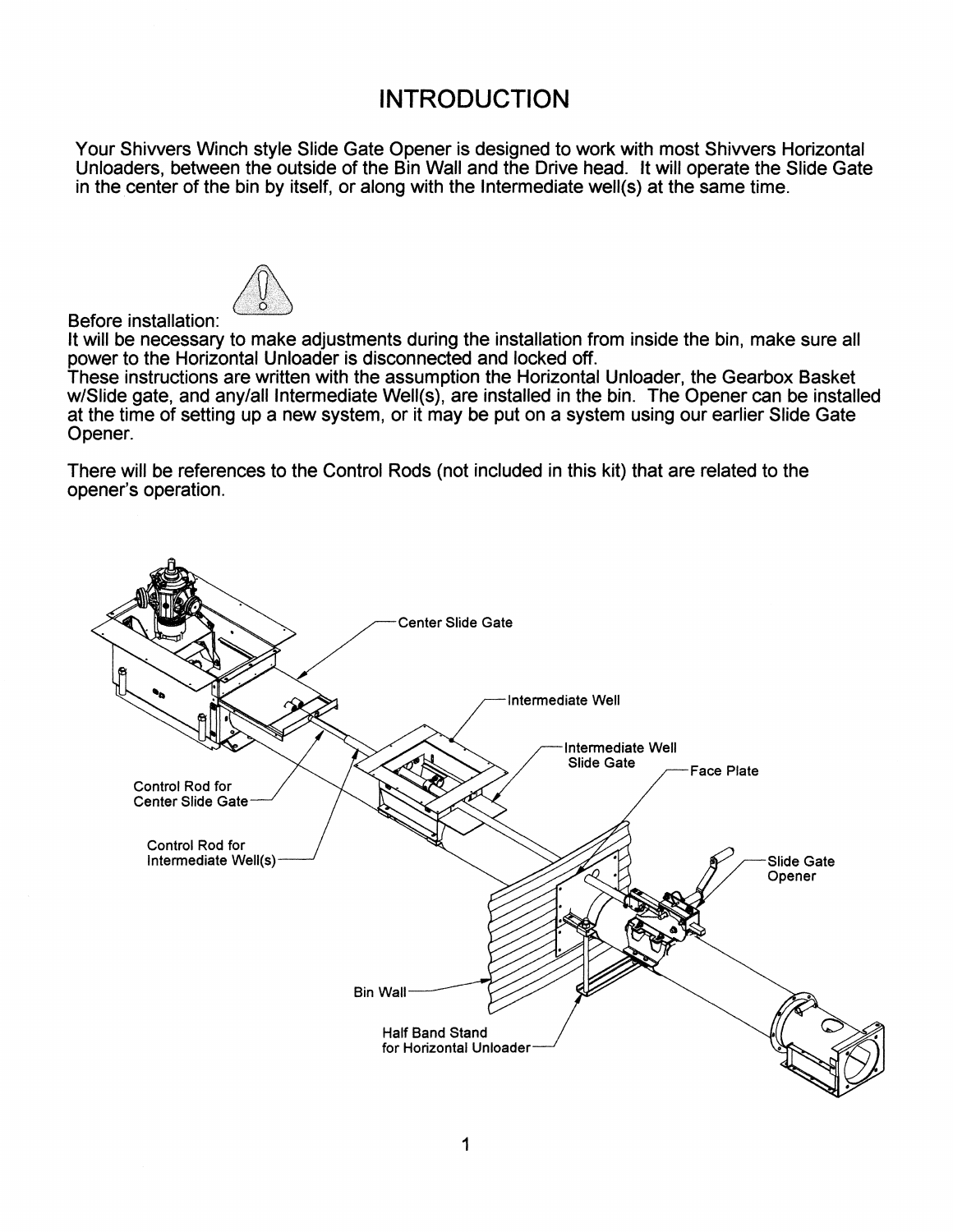Note: This unit is designed to work where there is a minimum of 17" between the bin wall and the flange of the Horizontal Unloader. (See DETAIL A) It can be installed on units having less than 17", but its' 12-inches of stroke would be reduced. In those cases, you may be able to operate with the reduced opening, or set up the unit to operate with a second pin hole in the control rod (pipe).

The Opener was designed to work with our new 1/2" Pipe Control Rods, but will also work on our earlier 3/8" Pipe Control Rods.



Installation

1. Make sure the control rods are installed properly and the slide Gates are all completely shut inside the bin.

2, Cut the small Control Rod at (B)" from the outside surface of the Face Plate.

3. Working around the Small Control Rod, cut off the large Control Rod at (C) from the outside surface of the Face Plate. (See DETAIL B)

4. Drill a 17/64" hole through both sides of the small Control Rod, 7/8" from the end, keep it centered as closely as possible.

5. Drill a second 17/64" hole through both sides of both pipes, 3/4" from the end of the large Control Rod. Keep it centered as closely as possible through both pipes.



6. Place the Mounting Bracket atop the Horizontal Unloader at 6"MIN (A) from the Face Plate, with the long tabs pointing to the right as shown. (DETAIL C) Use a level to position the Bracket on the Tube. Using the 4" wide galvanized halfband, fasten the mounting bracket firmly to the Housing Tube.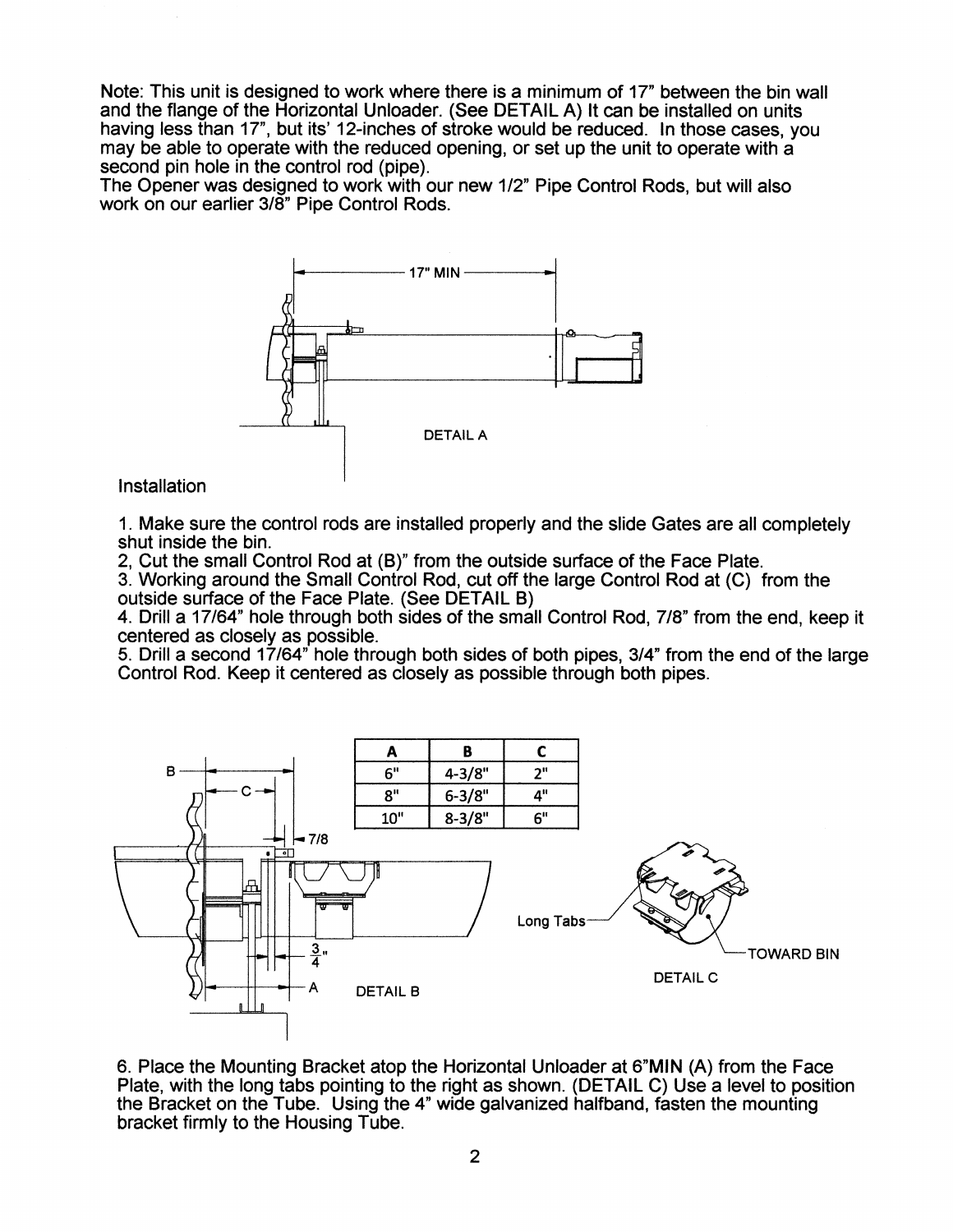7. The Crank Assembly will fit on either side of the unit. Choose the side most convenient for your operation, then, using a 1/4-20 x 1-1/2"l Hex head Capscrew and a 1/4-20 Center locking Nut fasten the crank handle assembly. (See DETAIL D)



8. Install the Rack/Yoke Block Assembly into the Winch assembly as shown. Start the End of the Rack into the Winch Assembly as shown, then turn the Crank slowly until the Rack retracts 4-6 inches.

9. Set the pre-assembled Winch/Rack Assembly onto the Mounting Bracket and install the Carriage bolts from underneath the bracket. Note: If the Control Rods are centered on top of the Horizontal Unloaders' Tube, slide the Winch/Rack Assembly completely to the left and fasten it in place. If your Control Rods are offset to the right, slide the Winch/Rack Assembly completely to the right and fasten it down there.

10. Actuate the unit all the way back, (toward the Drive), to make sure there is proper clearance for the Rack, if not, it may be necessary to cut clearances to provide unobstructed operation. Be careful not to cut away sections that are supporting the drive or its motor.

11. Actuate the unit all the way forward to fasten it to the Control Rods.



12. Using the 1/4x2" Hex Bolt and 1/4" Center locking Nut, fasten the Small Control Rod into the Yoke Block as shown. (See DETAIL E)

Note: It should not be necessary to remove this bolt at any time, it should be able to stay in place Note: The Intermediate Wells should always be shut when loading the bin or while drying grain. (Intermediate Well Slide Gates should only be opened after the bin has been emptied down in the center as far as possible. This is to prevent excess grain against the opposite wall, stressing the bin). NEVER ENTER THE GRAIN BIN DURING UNLOADING

13. Check to make sure the Lynch Pin will go through both Control Rods and operate all the Slide Gates together.

14. Remove the Lynch Pin and insert it into the vacant hole in the Top Flange of the Winch/Rack Assembly for storage (see DETAIL E) until the next time the Intermediate Wells are needed.

(Note: The 1/4" Lynch Pin is to be used only when actuating the Center Slide Gate and the Intermediate Well Gate(s) together.)